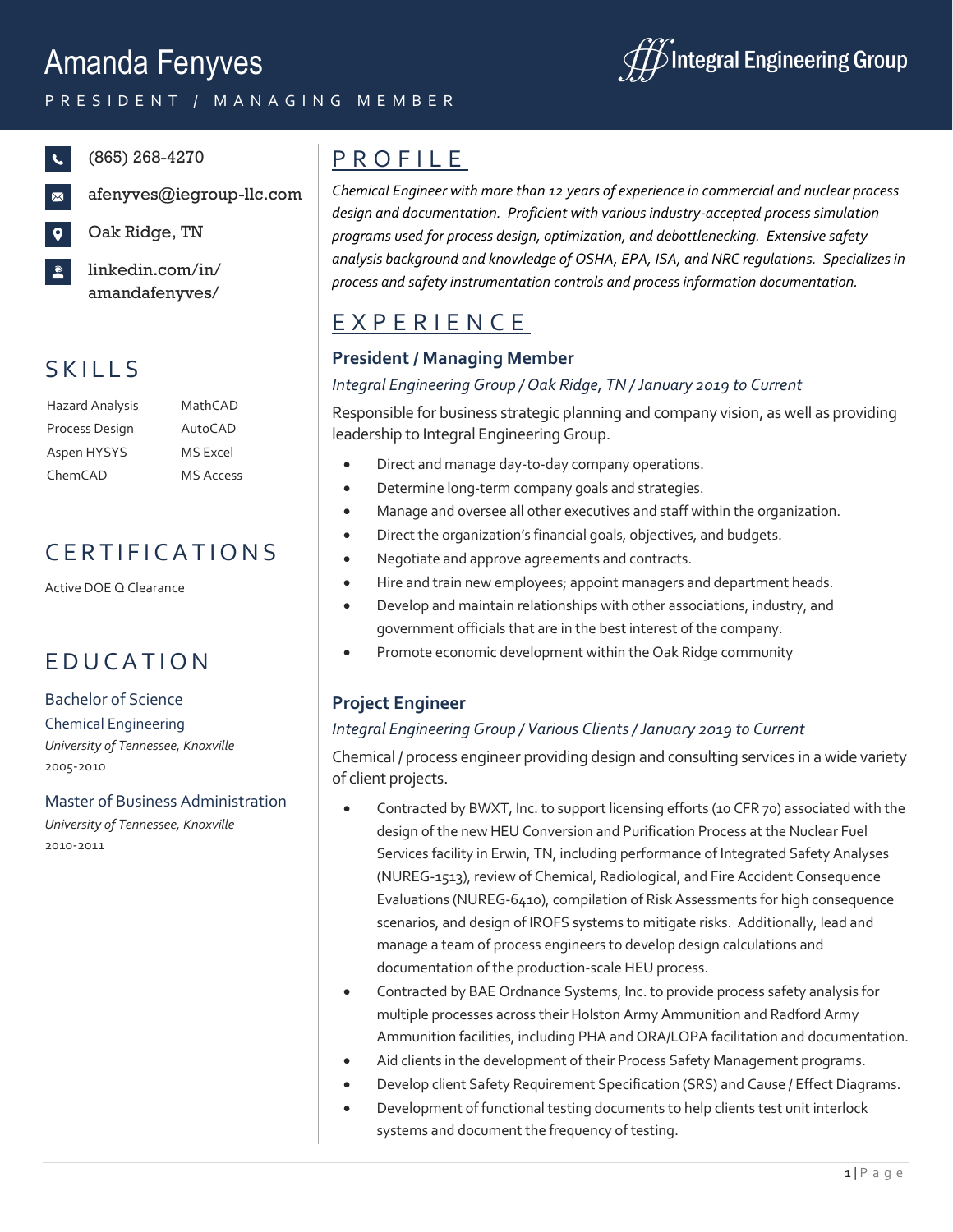### $EXPERIENCE$  (CONT.)

#### **Project Engineer (cont.)**

#### *Integral Engineering Group / Various Clients / January 2019 to Current*

- Facilitate and document Process Hazard Analyses (PHAs) for clients to assist in complying with regulatory requirements and helping to ensure safe facility operations.
- Conduct Safety Integrity Level (SIL) Selection Analyses, Layer of Protection Analyses (LOPAs), and Failure Modes and Effect Analyses (FMEA) to help clients incorporate SIL requirements of ANSI/ISA standard 84.00.01 into their Process Safety and Risk Management Programs.
- Incorporation of ISA84 Safety Instrumented Systems Standard (ISA 84 / IEC 61511) / Safety Lifecycle to Safety Instrumented System (SIS) design and configuration, specifically evaluating and designing interlock systems for clients to help incorporate requirements of ANSI/ISA standard 84.00.01 (IEC 61511 Mod), making recommendations for improvement, as necessary.
- Review and evaluation of distributed control system (DCS) and safety system (SIS) logic to determine all interlock and existing instrumentation details and performing SIL verification to ensure the safety instrumented system meets the requirements of the interlock's SIL level.

#### **Project Engineer**

#### *Edgewater Technical Associates, LLC - Nuclear Fuel Services, Inc. / Erwin, TN / January 2019 to December 2020*

Participated as a project engineer working on engineering design and analysis tasks for the Fuel Production Facility at the BWXT Nuclear Fuel Services site.

- Provided engineering support and project management for multiple projects (process modernization, site-wide PLC network installation, wastewater treatment evaporation system, etc.).
- Coordinated and managed project resources and deliverables on a daily basis and developed and set project schedules weekly.
- Led multi-disciplinary design teams and ensured designs met customer requirements and schedule.
- Developed process design documentation (such as Process Narratives, Heat and Material Balances, Control System & Interlock Narratives, Design Calculations, and P&IDs) for fuel manufacturing processes.
- Ensured all design documentation was reviewed by various disciplines to minimize design flaws.
- Interfaced regularly with various facility support groups (Environmental Safety, Integrated Safety, Nuclear Criticality Safety, etc.) to ensure current design satisfied all group safety and regulatory requirements.
- Designed and specified process equipment for several process modernization and wastewater treatment projects, also helping the client with subsequent vendor selection and project implementation management.
- Assembled formal work packages for field construction, including development of work instructions.
- Redlined drawings and submitted as-builts to ensure drawings accurately reflected field conditions.

#### **Process Engineer**

#### *Process Engineering Associates, LLC /Oak Ridge, TN / January 2012 to December 2018*

Participated as a process engineer working on engineering design and analysis tasks for various clients in the commercial and specialty chemical industries.

• Industrial experience includes petroleum refining, petrochemical production, batch and continuous chemical production, bulk chemical storage, PLC network design and implementation, wastewater treatment, and nuclear material processing and remediation.